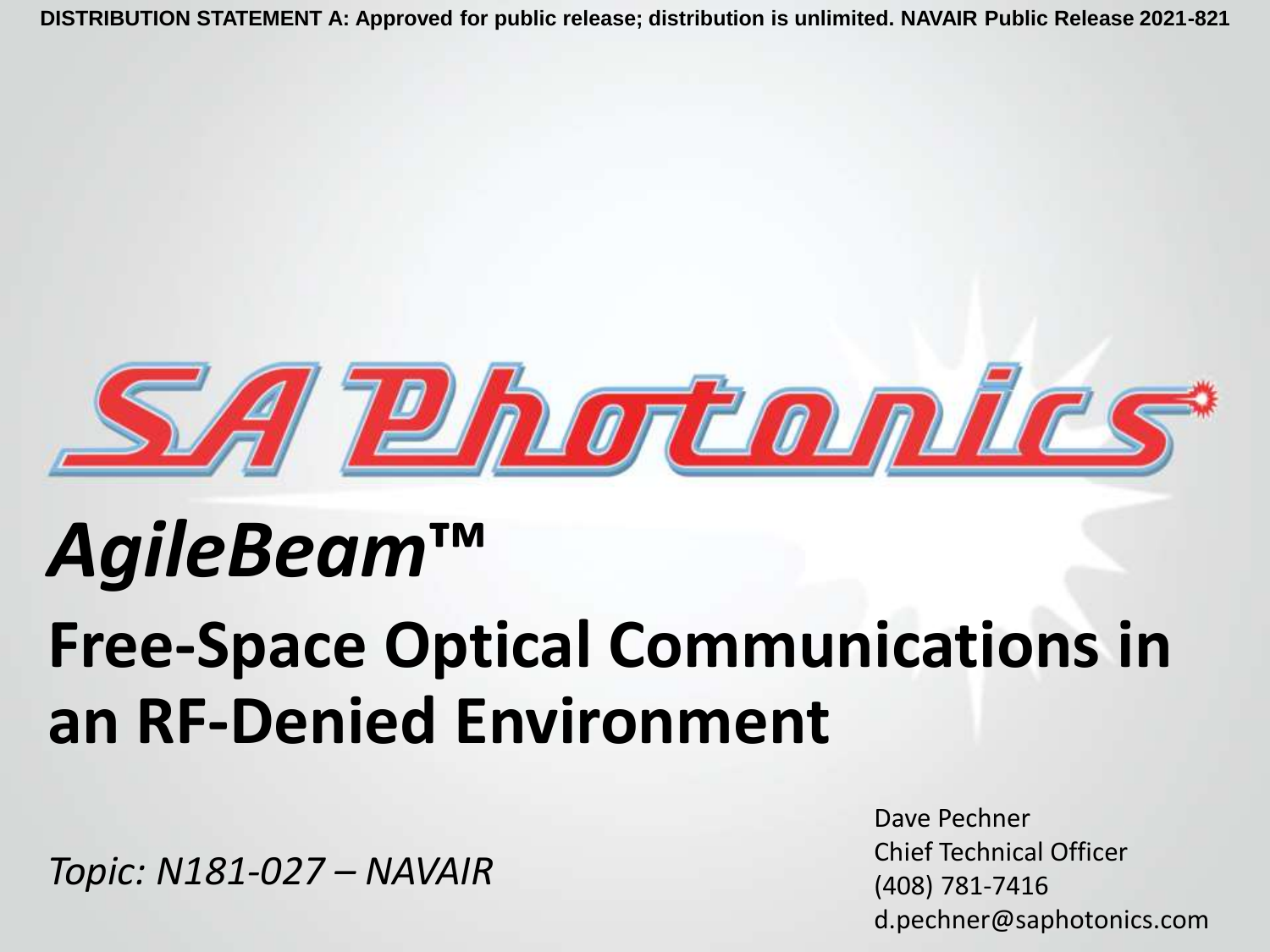### **SA Photonics History / Background**

- **SA Photonics principals background is a combination of space/military, commercial, and venture capital startup:**
	- > 120 technical staff members: 12 PhDs and 22 Sr. Engineers
- **Established in 2002**
- **Consists of two main technology areas**
	- **Communication and Sensors Group**  specialized in optical, RF and high performance mixed signal communication and sensing systems
	- **Vision Systems Group**  specialized in human factors and developing leading edge augmented reality and nigh vision systems
- **Over 40,000 square feet of mixed office/laboratory space in Bay Area**
	- New 10,000 sq. ft. clean room facility recently leased to support space system test, assembly and manufacturing
	- Establishing 13,000 sq. ft. manufacturing facility in Florida to support OISL volume production
- **Proven record of product development from concept generation through qualification and manufacturing general availability**
	- Over \$10M invested in 2020-2021 to enhance OISL manufacturing capabilities



**Electro-optical R&D lab & assembly Area** *PERIMENTE* 





**Environmental Testing 3800 sq. ft. Clean Room**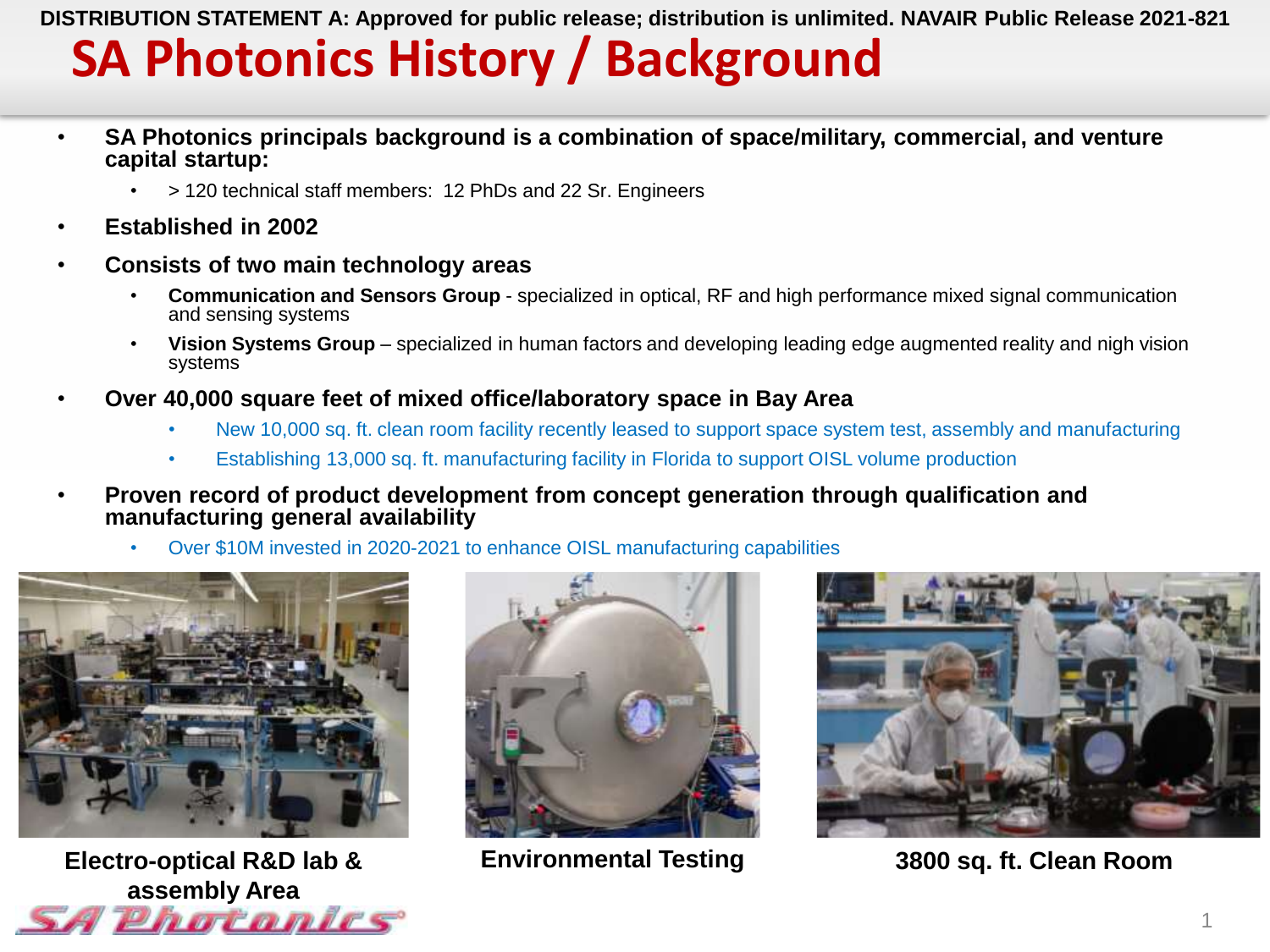

F/A-18F Super Hornet (Credit: U.S. Navy)

- **Strong demand to provide robust communication capabilities in RF denied environments**
- **Free-space optical communication enhances signal security, is harder to intercept and increases the amount of data delivered in a low size, weight and power (SWaP) package**

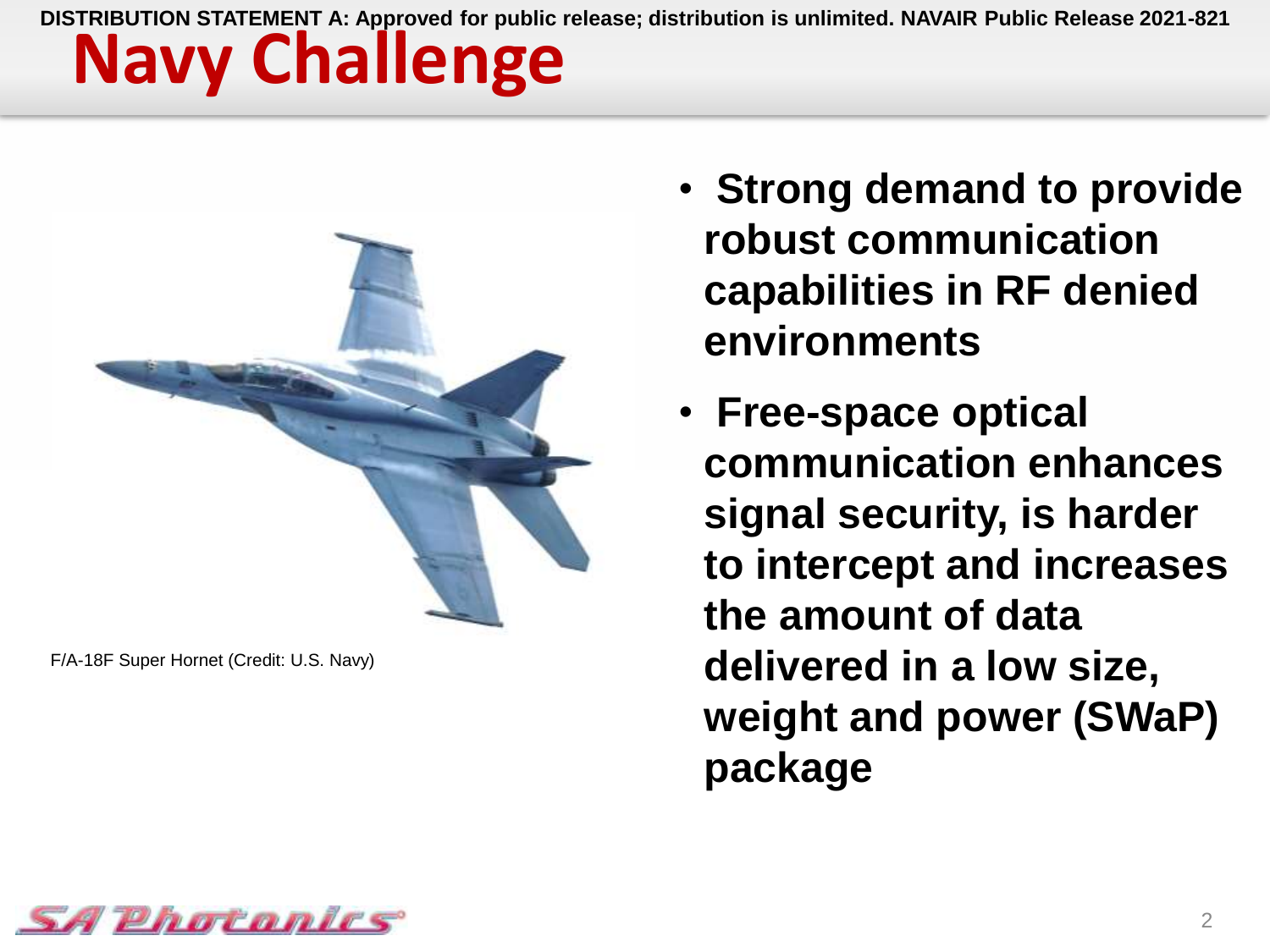### **Operational Need and Improvement DISTRIBUTION STATEMENT A: Approved for public release; distribution is unlimited. NAVAIR Public Release 2021-821**

- **Navy Aircraft require a high data rate communication capability that is**
	- Resilient to RF interference and jamming
	- LPI/LPD (low probability of intercept/detection)
	- Extremely low SWaP
- **AgileBeam FSO communications system provides these capabilities and is suitable for air-to-air, air-to-ground and air-tospace applications**

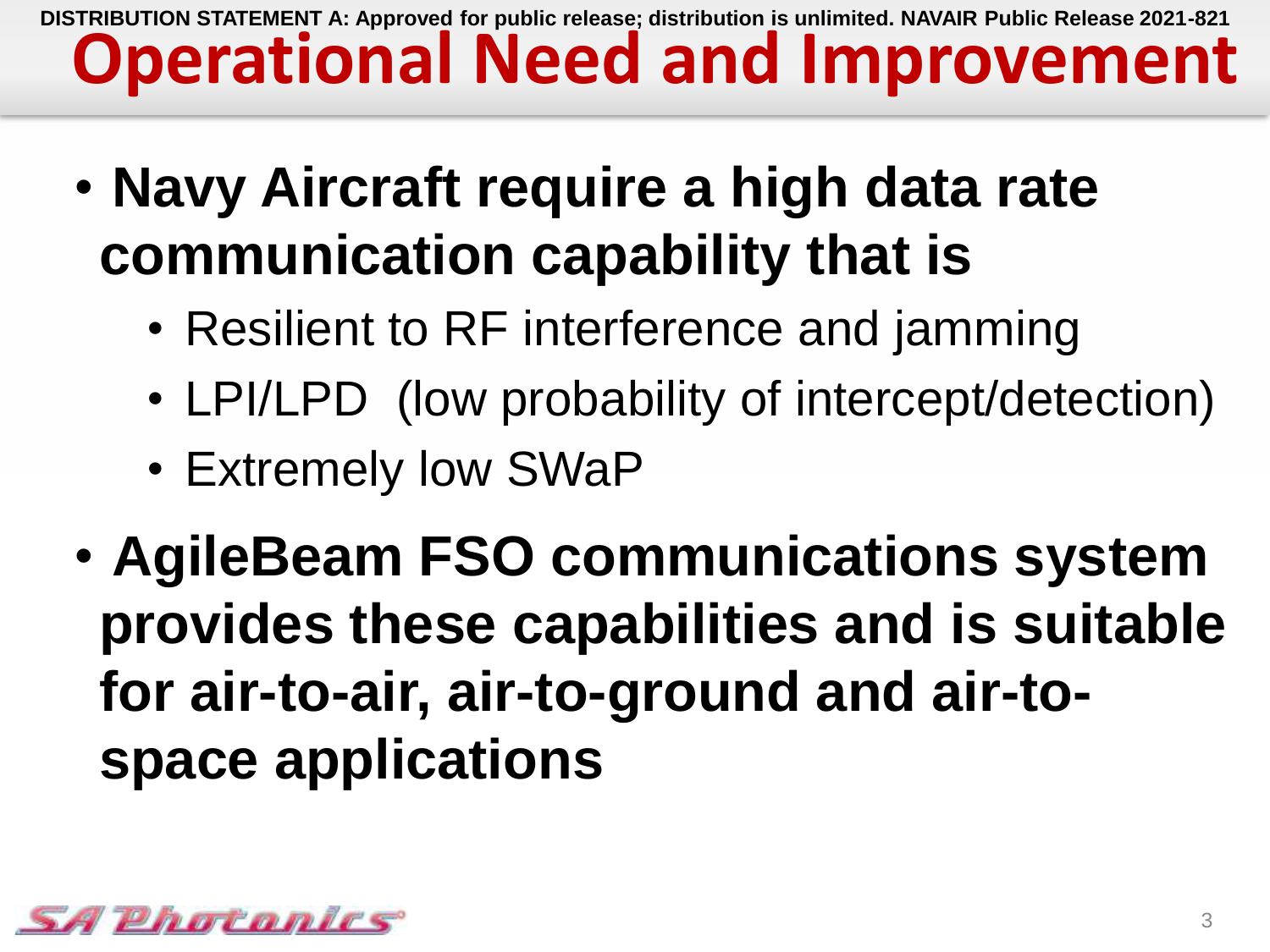## **AgileBeam is a fully integrated FSO solution**

- Conformal aperture allows use on high velocity aircraft without introducing turbulence or drag
- 50 degree Risley Prism based beam steering provides wide field-of-regard operation
- Integrated platform stabilization to support operation on F-18 centerline pod
- Wide Field-of-View acquisition sensor provides rapid autonomous acquisition in RF denied environments.
- 100 Mbps data rate can be increased to 1+ Gbps



© 2021 SA Photonics, Inc.

- SA Photonics' field proven HARQ Physical Layer retransmission overcomes both atmospheric scintillation and aero-optic effects
- Supports link distances up to 125 nmi

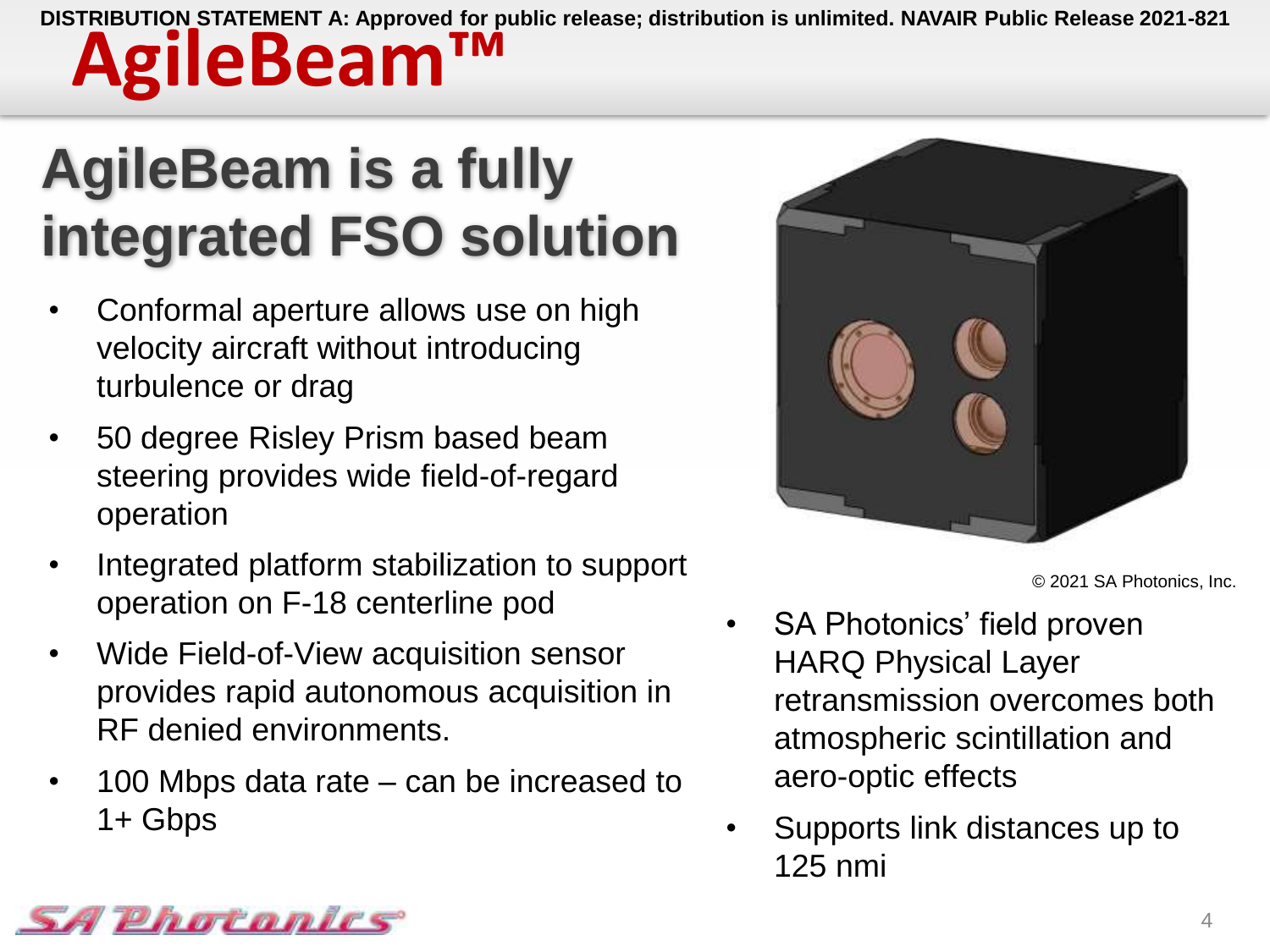### **Current Status**



© 2021 SA Photonics, Inc.

- **Program started September 2019**
- **Prototype system complete July 2021**
- **Outdoor Testing complete in September 2021**

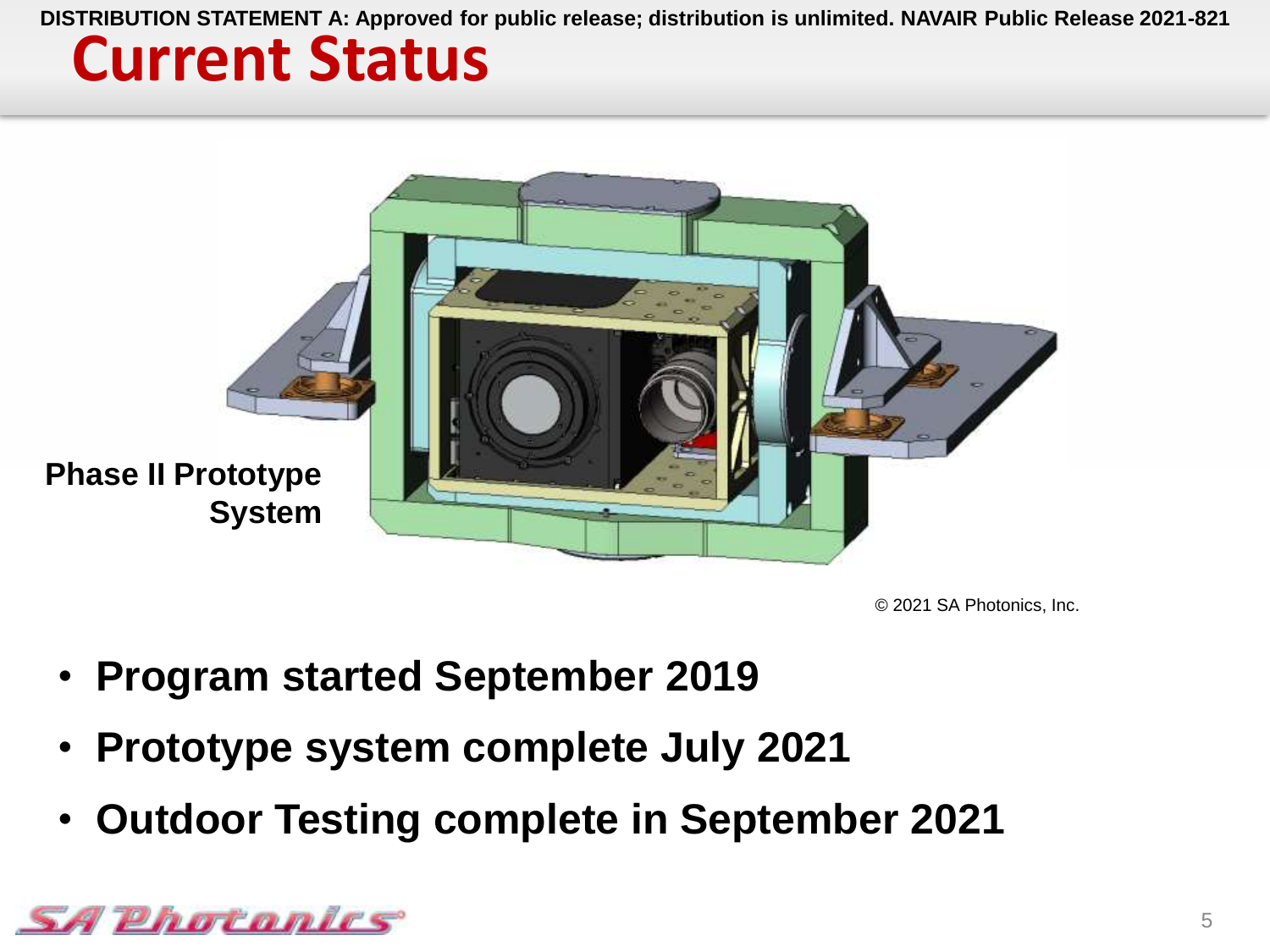### **Key Features / Advantages / Benefits DISTRIBUTION STATEMENT A: Approved for public release; distribution is unlimited. NAVAIR Public Release 2021-821**

- Up to 40x increase in data rates compared to CDL based systems, with data rates up to 10 Gbps
- Link distances up to 125 nmi and beyond
- Extremely low probability of interception and detection
- Ability to operate in RF-denied environments with complete resistance to jamming
	- Provides communications without RF emissions, allowing use during Emissions Control (EMCON) conditions
- Eliminates spectrum allocation restrictions
- Very low Size, Weight and Power compared to RF solutions
- Accurate range and time-transfer capability can be used to provide "GPS-free" alternative PNT to distribute position, velocity and time to optically connected platforms

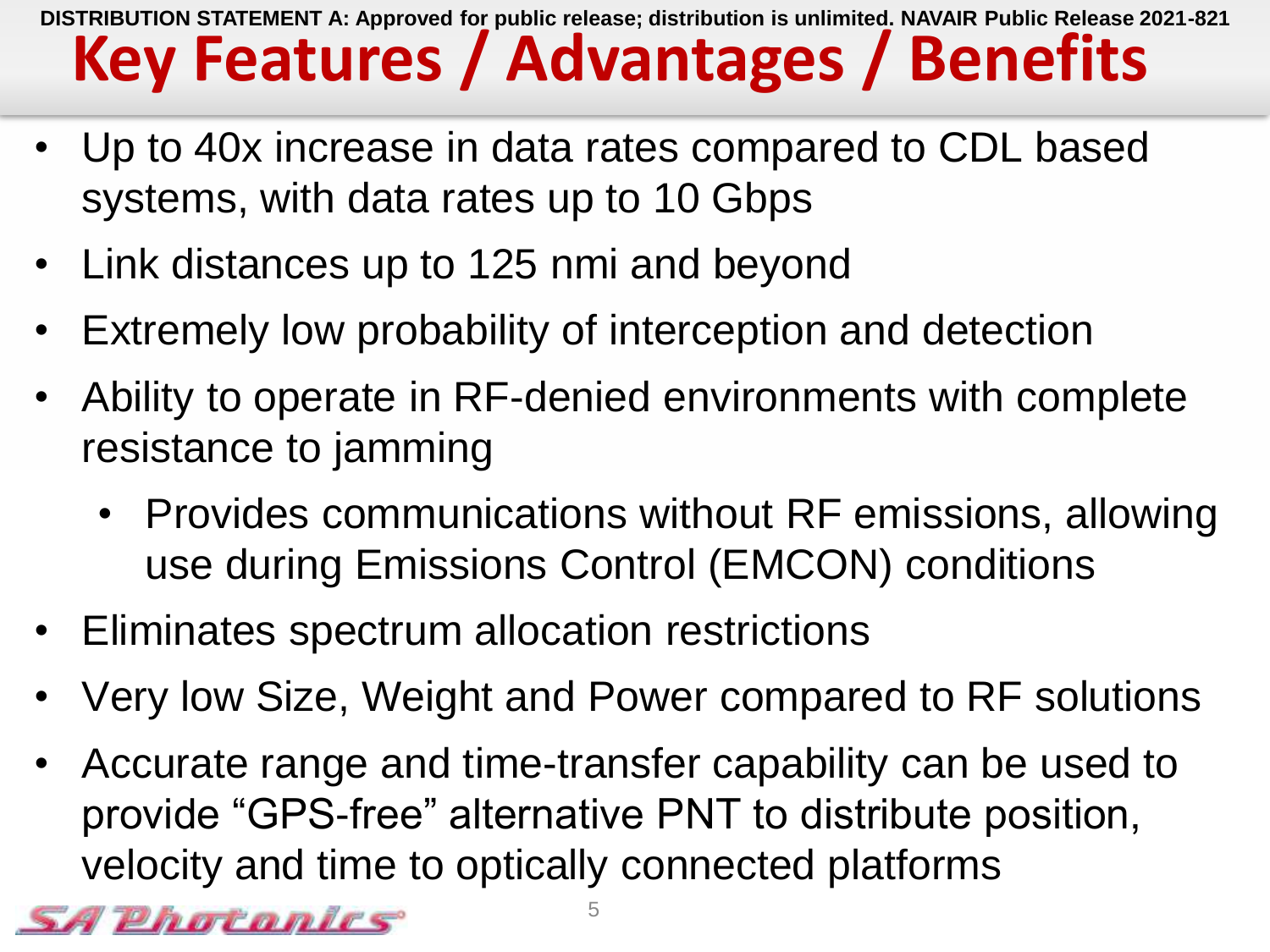# **Multi-Aperture Operation**



- **Multiple conformal apertures provide the ability to provide full hemispherical link coverage, as well as support multi-link mesh networking**
- **Each aperture can support independent links, or can be used for spatial diversity when field-of-regard overlap**
	- Spatial diversity can help overcome atmospheric effects
- **Handoff of established link will be "hitless" between apertures as aircraft maneuverers** 
	- Each Tx wavelength has dedicated beacon AM modulation that is detected by quad cell

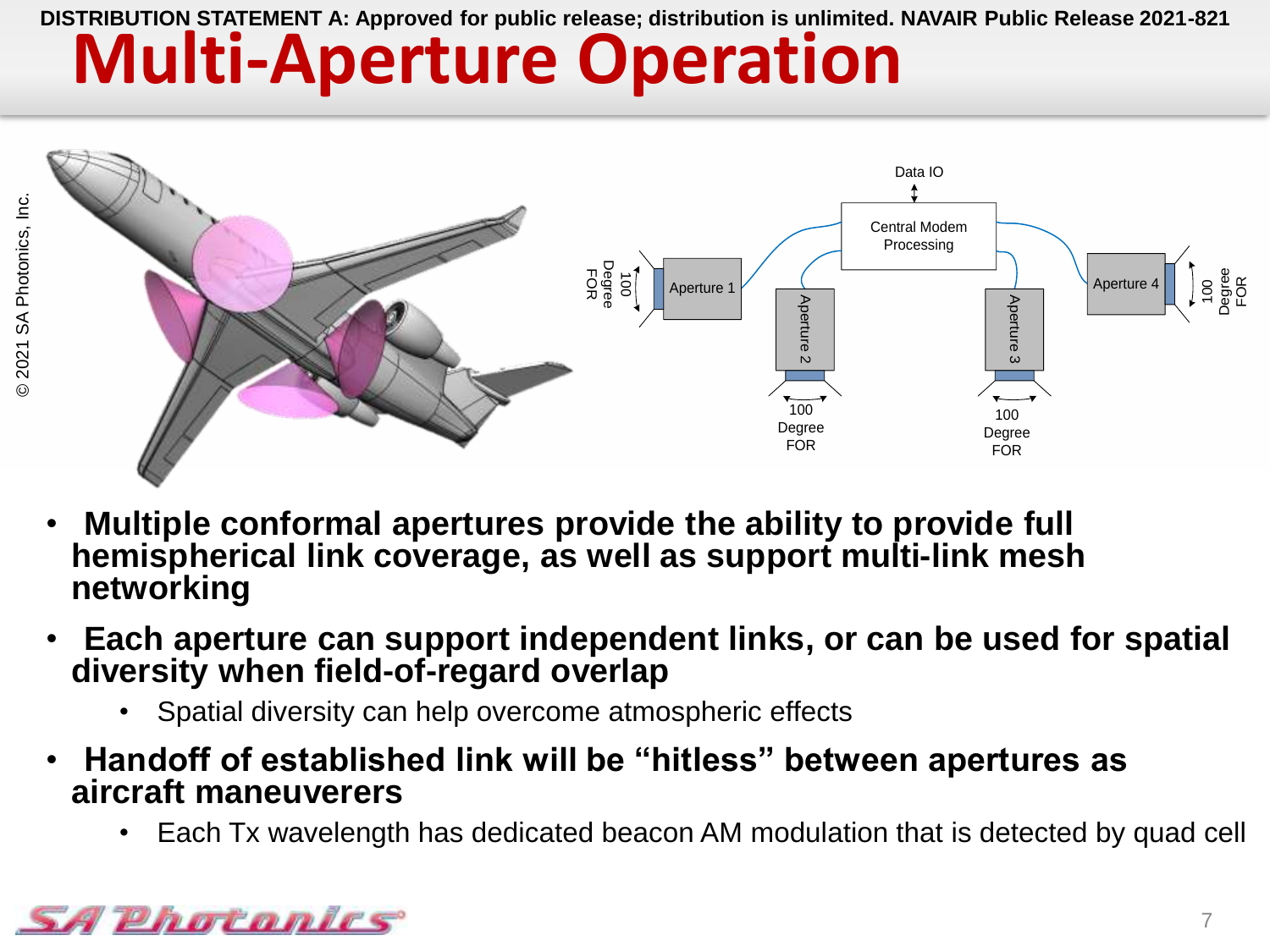- Strong interest from multiple agencies (Navy, Air Force, MDA, DARPA, SDA, Army, etc..) for low SWaP resilient communications
- Key technology can be scaled to support wide range of applications
	- Airborne
	- Ground
	- Space
	- Maritime
- Related system has been transitioned to provide airto-space communication and A-PNT to DARPA's Blackjack and SDA T0 proliferated LEO constellations

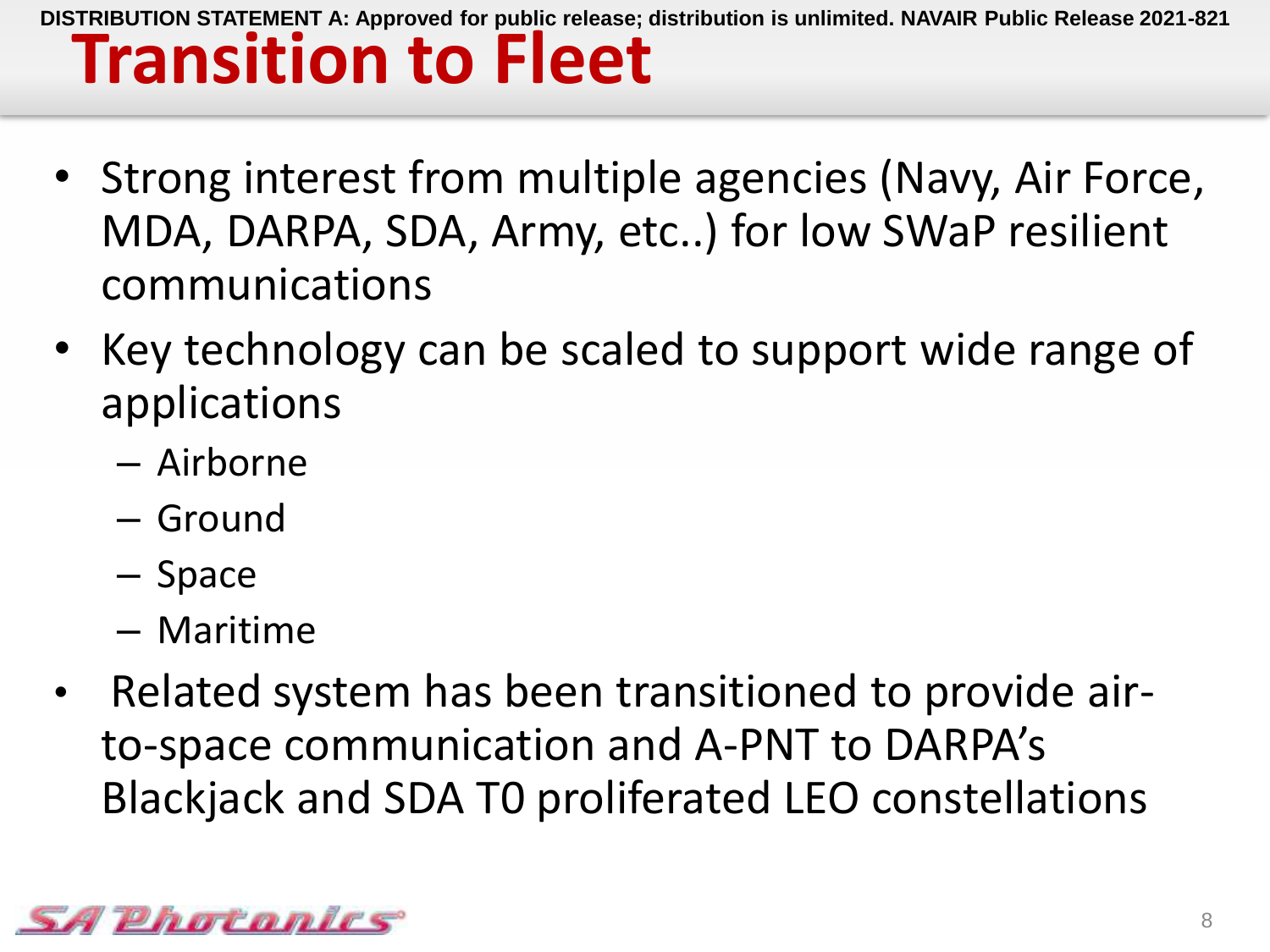### **Types of Partners Sought/Transition DISTRIBUTION STATEMENT A: Approved for public release; distribution is unlimited. NAVAIR Public Release 2021-821**

- **Organizations or companies looking for low SWaP-C resilient communications**
- **FSO also provides multiple mission critical functions**
	- High data rate communications
	- LPI/LPD
	- Operate in RF denied environments
	- Ranging can be used to provide relative and/or absolute navigation and time transfer
- **Likely path forward**
	- 1) Manufacture and sell AgileBeam systems
	- 2) Also able to license design